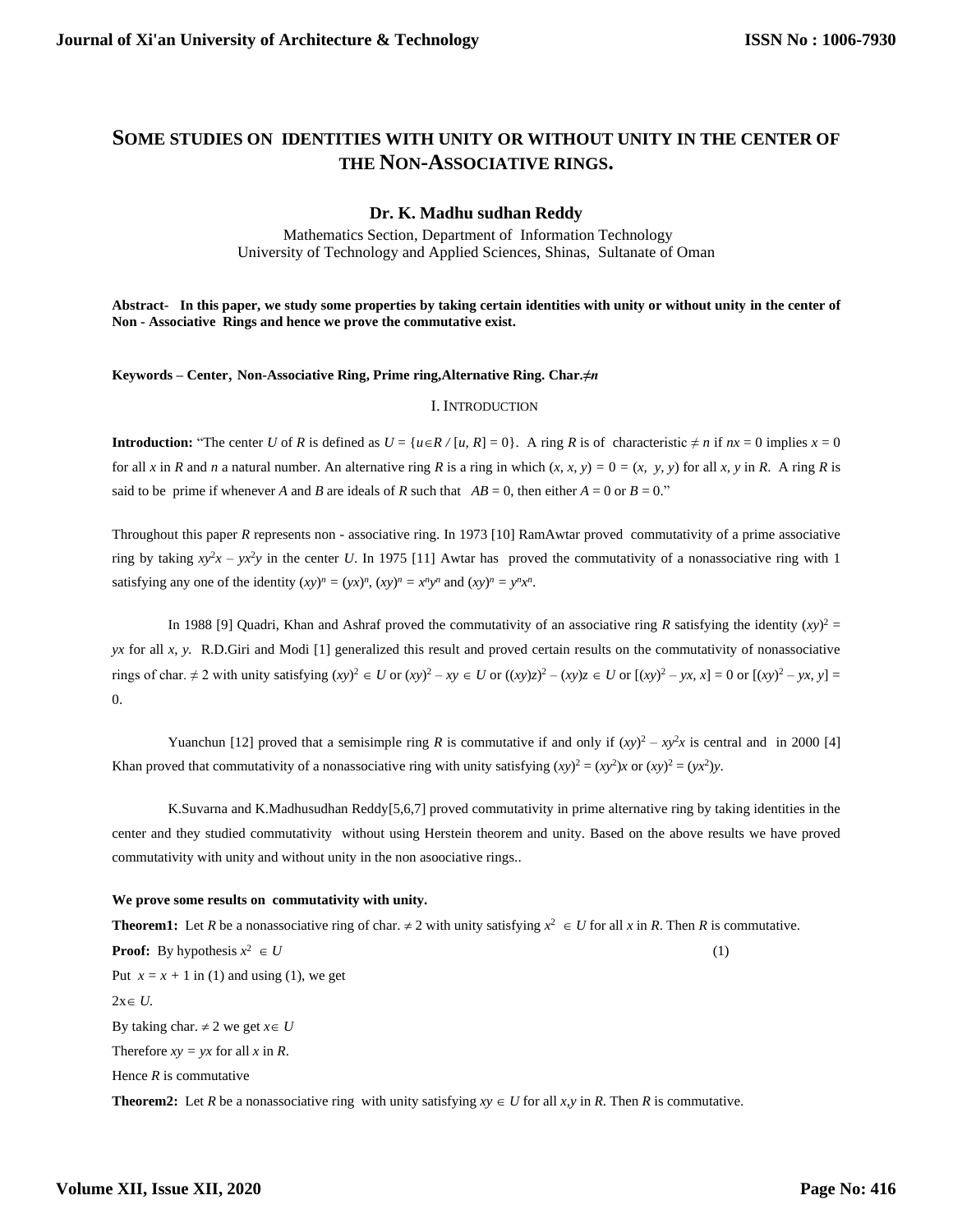Proof: By hypothesis  $xy \in U$  (2) Now we take  $y = y + 1$  in (2) and using (2), we get  $x \in U$ Therefore  $xy = yx$  for all  $x$  in  $R$ .

Hence *R* is commutative

**Theorem3:** Let *R* be a nonassociative ring with unity satisfying  $(xy)z \in U$  for all *x,y* and *z* in *R*. Then *R* is commutative.

**Proof:** By hypothesis(*xy*) $z \in U$  (3)

take *z* with  $z + 1$  in (3) and using (3), we get

 $xy \in U$ 

by using theorem (2), we obtain commutative *.*

## *Theorem 4* :Let *R* be an alternative ring with char.  $\neq 2$  satisfying  $(x \circ y) \in U$  for all *x*, *y* in *R*. Then *R* is commutative.

**Proof:** By hypothesis  $(x \circ y) \in U$ , i.e.,  $xy + yx \in U$ . (4)

Now by replacing  $x = x + 1$  in (4) and using (4), we get

 $2x \in U$ .

*Using char.*  $\neq$  2 we get  $x \in U$ 

Therefore  $xy = yx$  for all  $x$  in  $R$ .

Hence *R* is commutative.

**We prove the commutativity without unity.**

First we prove the following Lemmas:

*Lemma 1***:** Let *R* be an alternative ring with  $[x, [x, y]] = 0$ . Then  $2[x, y]^2 = [x, [x, y^2]]$ .

**Proof :** We have 
$$
[x, [x, y^2]] - 2[x, y]^2
$$
 =  $[x, xy^2 - y^2x] - 2(xy - yx)^2$   
\n=  $x(xy^2 - y^2x) - (xy^2 - y^2x)x - 2(xy)^2 - 2(yx)^2$   
\n+  $2(xy)(yx) + 2(yx)(xy)$   
\n=  $x^2y^2 - x(y^2x) - x(y^2x) + y^2x^2 - 2(xy)^2 - 2(yx)^2$   
\n+  $2x(y^2x) + 2y(x^2y)$   
\n=  $x^2y^2 + y^2x^2 - 2(xy)^2 - 2(yx)^2 + 2y(x^2y)$   
\n=  $(x^2y^2 - 2(xy)^2 + (yx^2)y) + (y^2x^2 - 2(yx)^2 + y(x^2y))$   
\n=  $(x^2y - 2(xy)x + yx^2)y + y(yx^2 - 2x(yx) + x^2y)$   
\n=  $[x, [x, y]]y + y[x, [x, y]] = 0$ .

Therefore 2[*x, y*]  $x^2 = [x, [x, y^2]$  $\Box$ ].

*Lemma 2* : Let *R* be a prime alternative ring satisfying the condition  $[x, y]^2 - [x^2, y^2] \in U$  for all *x*, *y* in *R*. Then *R* has no nonzero nilpotent elements.

 $\sim$ 

**Proof :** By hypothesis 
$$
[x, y]^2 - [x^2, y^2] \in U
$$
  
\ni.e.,  $(xy - yx)^2 - (x^2y^2 - y^2x^2) \in U$ .  
\nNow we replace x with  $x + y$ . Then  
\n $((x + y)y - y(x + y))^2 - (x + y)^2y^2 + y^2(x + y)^2 \in U$   
\nor  $(xy - yx)^2 - x^2y^2 - (xy)y^2 - (yx)y^2 - y^4 + y^2x^2 + y^2(xy) + y^2(yx) + y^4 \in U$ .  
\nUsing (5), we get  
\n $y^2(xy) - (yx)y^2 + y^2(yx) - (xy)y^2 \in U$ . (6)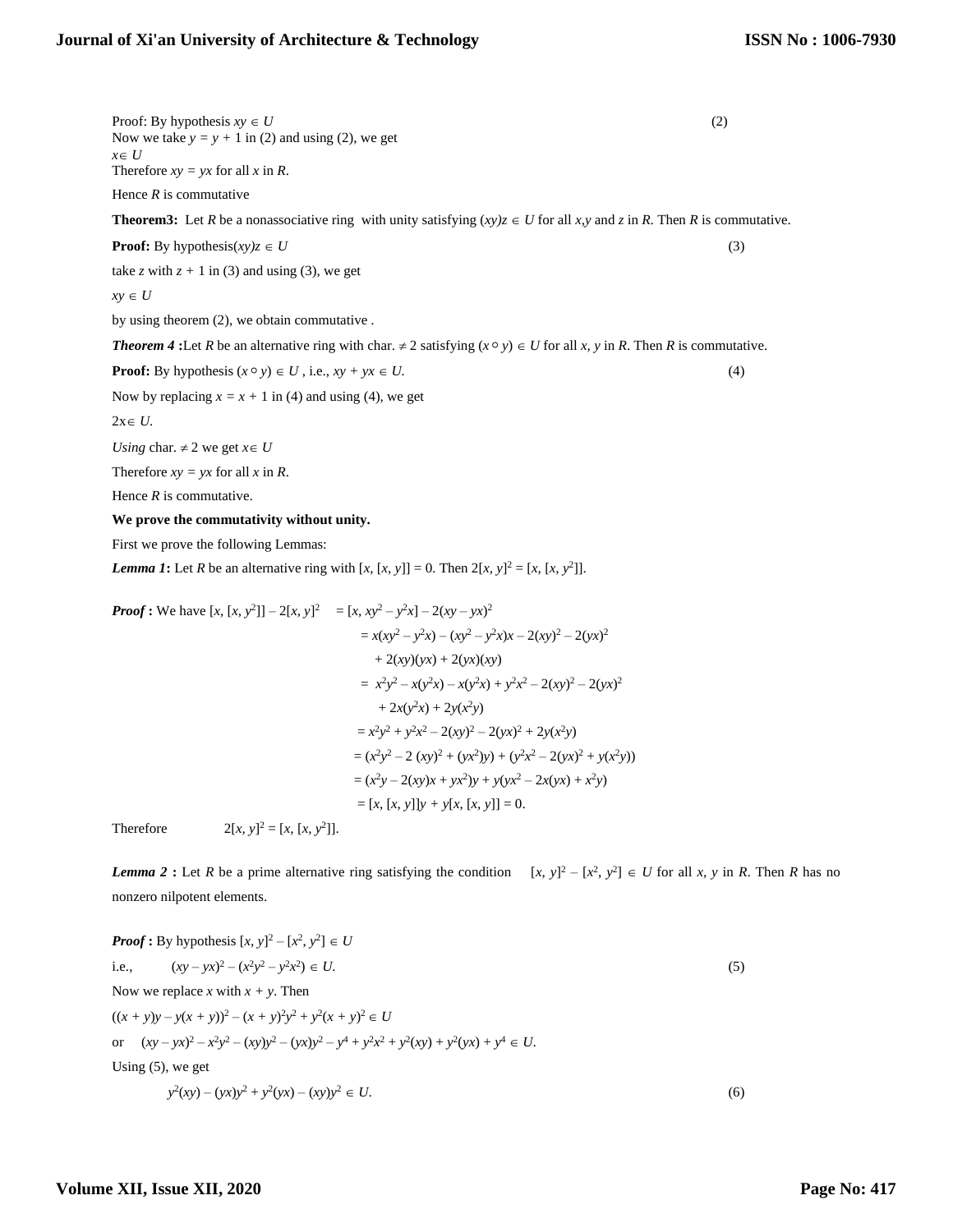$(y^2(xy) - (yx)y^2 + y^2(yx) - (xy)y^2)y = y(y^2(xy) - (yx)y^2 + y^2(yx) - (xy)y^2$ )*.* (7) Without loss of generality let  $0 \neq x \in R$  and  $x^2 = 0$ . Now by replacing *y* with *yx* in (7), we get  $((yx)^2(x(yx)) - ((yx)x)(yx)^2 + (yx)^2((yx)x) - (x(yx))(yx)^2) (yx) =$  $(yx) ((yx)^2(x(yx)) - ((yx)x)(yx)^2 + (yx)^2((yx)x) - (x(yx))(yx)^2$ . i.e.,  $yxyxxyxyx - yxxyxxyxy + yxyxyxxyx - xyxyxyxyxy =$  *yxyxyxxyx – yxyxxyxyx + yxyxyxyxx –yxxyxyxyx .* Now using the fact  $x^2 = 0$  in the above equation, we obtain  $(xy)^4x = 0$ , that is  $(xy)^5 = 0$  for all y in *R*.

By Lemma 1.1 of [3] it follows that *xR* is a nonzero right ideal of *R* in which  $z^5 = 0$  where  $z \in xR$ . But  $(xy)^5 = 0$  implies  $xR = 0$ , since  $x^2 = 0$ . Then  $xRx = 0$ . Hence  $x = 0$ , by primeness of *R*.

*Theorem 5*: Let *R* be a prime alternative ring of char.  $\neq 2$  satisfying  $[x, y]^2 - [x^2, y^2] \in U$  for all *x*, *y* in *R*. Then *R* is commutative.

*Proof:* Refer the proof as in [7].

Thus for  $y \in R$ , we have

*Theorem 6*: Let *R* be a prime alternative ring with char.  $\neq$  2 satisfying (i)  $[x^2y^2 + xy, z] \in U$  or (ii)  $[x^2y^2 + yx, z] \in U$  for all *x*, *y* in *R* and for fixed *z* in *R*. Then *R* is commutative. *Proof* **:** (i) By hypothesis  $[x^2y^2 + xy, z] \in U$ . (8) We take *x* with  $x + y$  in (8). Then  $[(x + y)^2 y^2 + (x + y)y, z] \in U$ or  $[x^2y^2 + (xy)y^2 + (yx)y^2 + xy + y^4 + y^2, z] \in U.$  (9) Using  $(8)$  in  $(9)$ , we get  $[(xy)y^2 + (yx)y^2 + y^4 + y^2]$  $[z, z] \in U.$  (10) By replacing  $x$  with  $y$  in (8), we obtain  $[y^4 + y^2]$  $\{z, z\} \in U.$  (11) Using  $(11)$ in  $(10)$ , we get  $[(xy)y^2 + (yx)y^2]$  $[z, z] \in U.$  (12) Now put  $x = x + y$  in (12), we have  $[(xy)y^2 + (yx)y^2 + 2y^4, z] \in U.$ Using (12)in above and using char.  $\neq$  2, we get [*y* 4 ,  $z \in U$ . (13) From (11) and (13), we have [*y* 2  $\{z, z\} \in U.$  (14) By placing  $y = x + y$  in (14) and using (14), we get  $[xy + yx, z] \in U.$  (15) Now by replacing  $z = yx$  in , we get  $[xy, yx] \in U$  or  $(xy^2)x - (yx^2)y \in U$ . Now applying the same argument as in the Theorem 5, we conclude that *R* is commutative. (ii) By hypothesis  $[x^2y^2 + yx, z] \in U.$  (16) We replace *x* with  $x + y$  and use (16). Then